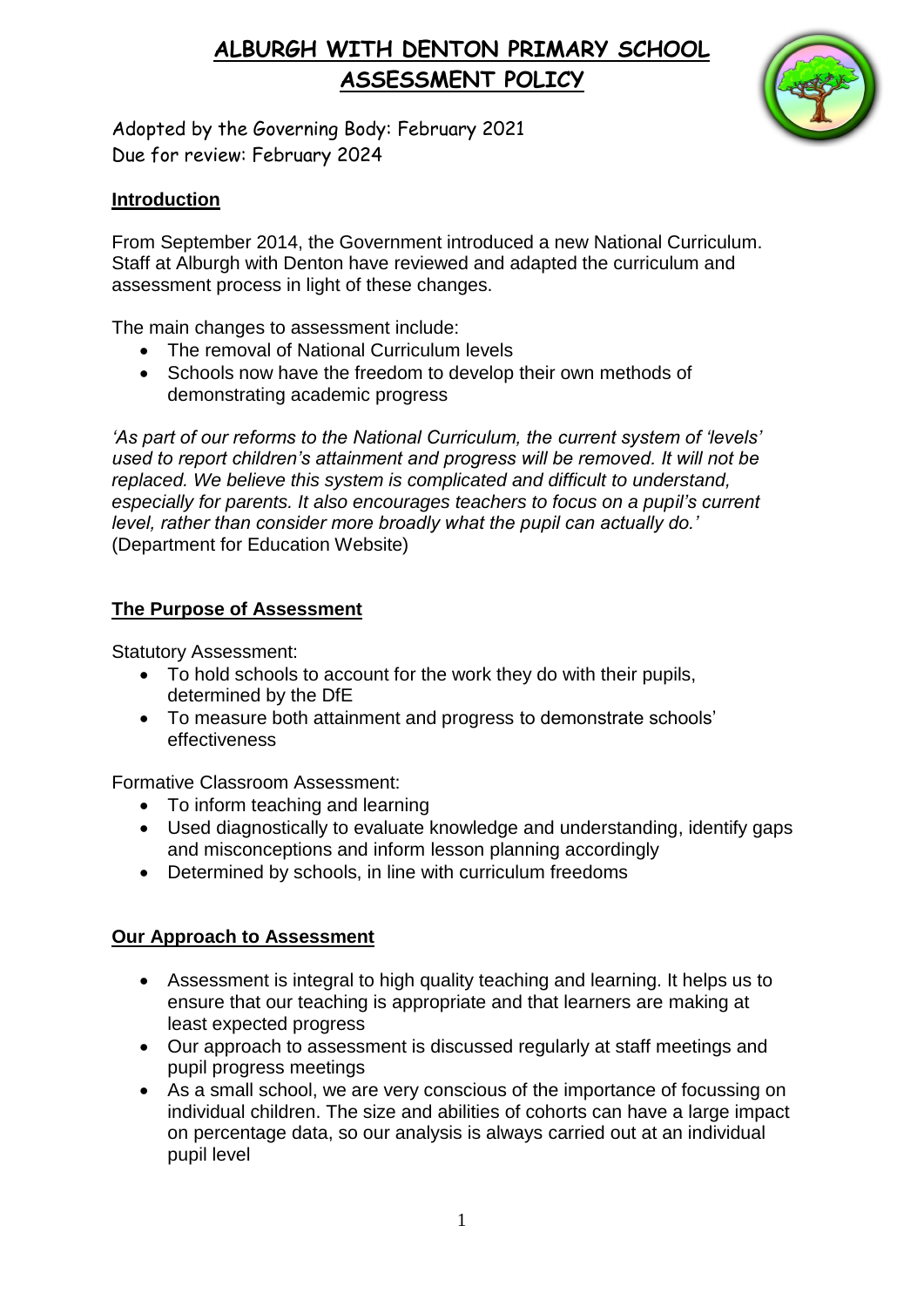

Adopted by the Governing Body: February 2021 Due for review: February 2024

#### **Our Use of Assessment**

- Formative assessment is carried out on a daily basis as an integral part of teaching and learning
- Teachers use individual assessment data to identify gaps in children's learning and also to set curricular targets
- Teachers use this data to plan the learning for every child to ensure that they meet or exceed expectations
- Teachers and senior leaders meet half termly to analyse the progress of each individual child and to agree appropriate support or challenge as necessary
- Assessment information is communicated termly to parents through parents consultations and a written 'Parents' Evening Feedback Sheet', as well as a child's Annual Record of Achievement

### **Our Method of Assessment**

### **1. Assessment in the Early Years Foundation Stage**

All assessment in the Reception class is based on observations, interactions and knowledge of each child through everyday activities. This starts as soon as the child enters school, with the baseline assessment. The baseline assessment was due to start in September 2020, but has now been put back to September 2021 because of Covid-19.

It will be an activity-based assessment of pupils' starting point in:

- language, communication, and literacy
- mathematics

The assessment will be age-appropriate, last approximately 20 minutes and teachers will record the results on a laptop, computer or tablet. It will not be used to label or track individual pupils. No numerical score will be shared and the data will only be used at the end of year 6 to form the school-level progress measure. However, teachers will receive a series of short, narrative statements that tell them how their pupils performed in the assessment at that time. These can be used to inform teaching within the first term. When statutory from September 2021, schools will carry out the assessment within the first 6 weeks of children starting school.

#### Measuring progress

The new assessment will enable the DfE to create school-level progress measures for primary schools which show the progress pupils make from reception until the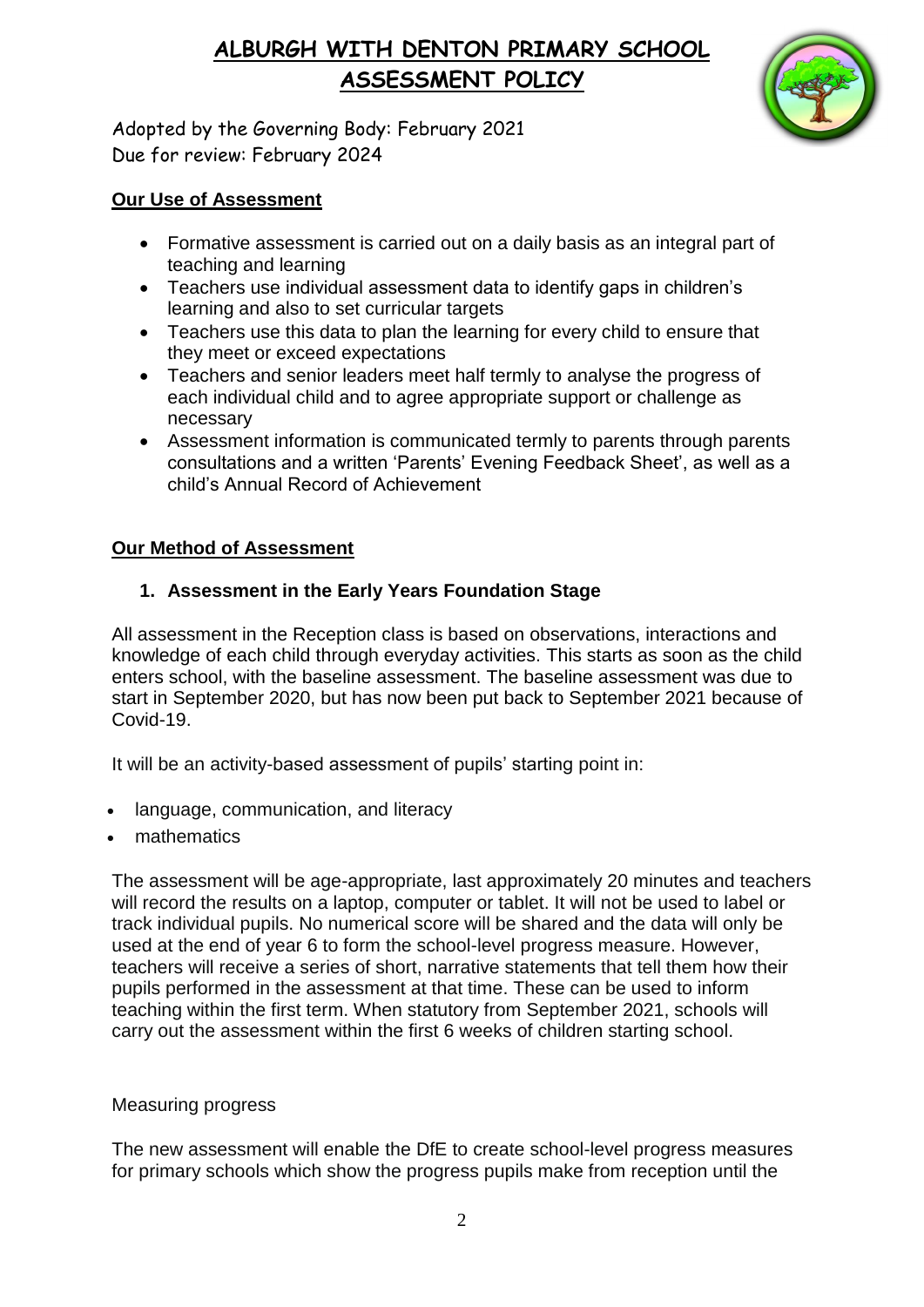

Adopted by the Governing Body: February 2021

Due for review: February 2024

end of key stage 2 (KS2). Unlike the current progress measure, this will give schools credit for the important work they do with their pupils between reception and year 2.

Quality Observations are embedded in our everyday practice to build up an accurate picture of the unique child. They are purposeful, informative and capture what children know, can do and are currently interested in. They demonstrate their current stage of development.

Observations are made in a range of contexts, for example in their independent play, during daily routines and when engaged with others. They reflect multiple perspectives - the child, their family and practitioners - and are shared effectively between them.

Observations also feed into knowledge of how children learn through the characteristics of effective learning.

Detailed assessments of each child are completed every 7 weeks, which enable the practitioners to focus on individual children and their attainment. Parent meetings are then held to discuss the findings and agree next steps for the child. Half termly information is also uploaded to Pupil Asset which allows a more detailed view of the child's progress.

We also use an online learning journey to our class, Tapestry. Through Tapestry we upload our observations, photos, and videos of the children. We can then tag observations with EYFS statements, characteristics of effective learning, Leuven scales, P scales and KS1 and KS2 statements which can be used to assess and monitor children's progress. Tapestry can provide data for summative assessments, thoroughness checks and next steps. A check is kept to ensure that each child has sufficient observations uploaded each week. With this system, it is possible to instantly give a record of where any child is in their development.

### **2. Formative Assessment in Years 1-6**

In Years 1-6 we use the 'Assertive Mentoring' system of formative assessment. Data is then entered into Pupil Asset at the end of the Autumn term and every term from that point.

Each class has assertive mentoring grids for reading, writing and maths, as well as individual grids for each child. Each grid contains the objectives from the new National Curriculum for each year group.

As and when the teacher assesses that a child has independently met one of these objectives a dot (.) is placed on the grid next to the objective. Once there is evidence that this objective has been met again then the dot is turned into a line (/). When the teacher is secure in the knowledge that the child has met the objective again and fully understands it, then the line is converted into a cross (X)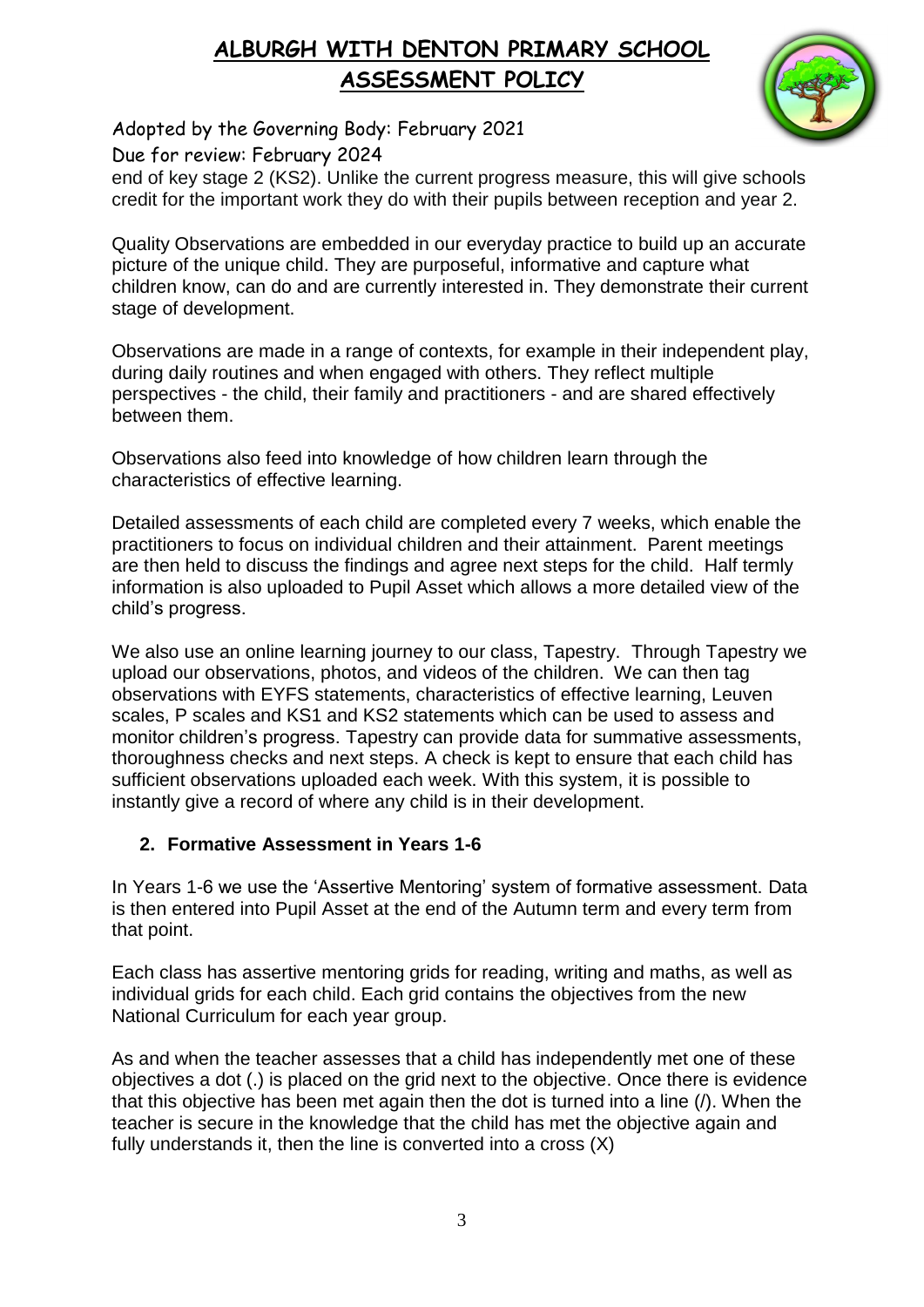

Adopted by the Governing Body: February 2021 Due for review: February 2024 (Example section of a grid)

|                             | 1. Count in multiples of 6, 7, 9, 25 and 1000.                                                                                                  |  |  | х |  |
|-----------------------------|-------------------------------------------------------------------------------------------------------------------------------------------------|--|--|---|--|
| $\mathbf{u}$<br>_ო<br>Place | 2. Find 1000 more or less than a given number. Round any number to the nearest 10, 100 or 1000.                                                 |  |  |   |  |
|                             | 3. Count backwards through zero to include negative numbers.                                                                                    |  |  | X |  |
|                             | 4. Recognise the place value of each digit in a 4-digit number (thousands, hundreds, tens, and ones).<br>Order and compare numbers beyond 1000. |  |  |   |  |
|                             | 5. Read Roman numerals to 100 (I to C) and know that over time, the numeral system changed to<br>include the concept of zero and place value.   |  |  |   |  |

We are also using the same system for maths objectives that relate to the children's fluency, reasoning and problem solving across the different topics covered.

The evidence for formative assessment can be gathered in a variety of ways:

- A teacher may see a piece of work or hear a comment that shows an understanding of an objective which could be marked against the child's record at any time.
- A teacher may have chosen an objective as a target to focus on, and the child has then shown an understanding of this objective over time.
- A test or assessment may be given and used as evidence to show an understanding of an objective. A half termly maths assessment is available as part of the Assertive Mentoring system.

The grids are then looked at regularly by the class teacher to see how much progress is being made by each individual or group. This is evidence that would be used by teachers to support their work done in target time and possible interventions. Objectives that the children are finding hard to meet, may be highlighted to impact on future planning and support.

#### **3. Pupil Progress Meetings**

At the beginning of each term, a pupil progress meeting is held with each teacher, the Headteacher and SENCO. The purpose of this meeting is to analyse the half termly assessment data as described in the previous section.

Children's individual attainment and progress is discussed, as well as their progress towards agreed end of year targets. If any intervention or support is deemed necessary, this is arranged and agreed at this meeting.

A record of all discussions and agreed actions is given to all in attendance and evaluated at the start of the following meeting.

#### **4. Summative Assessment**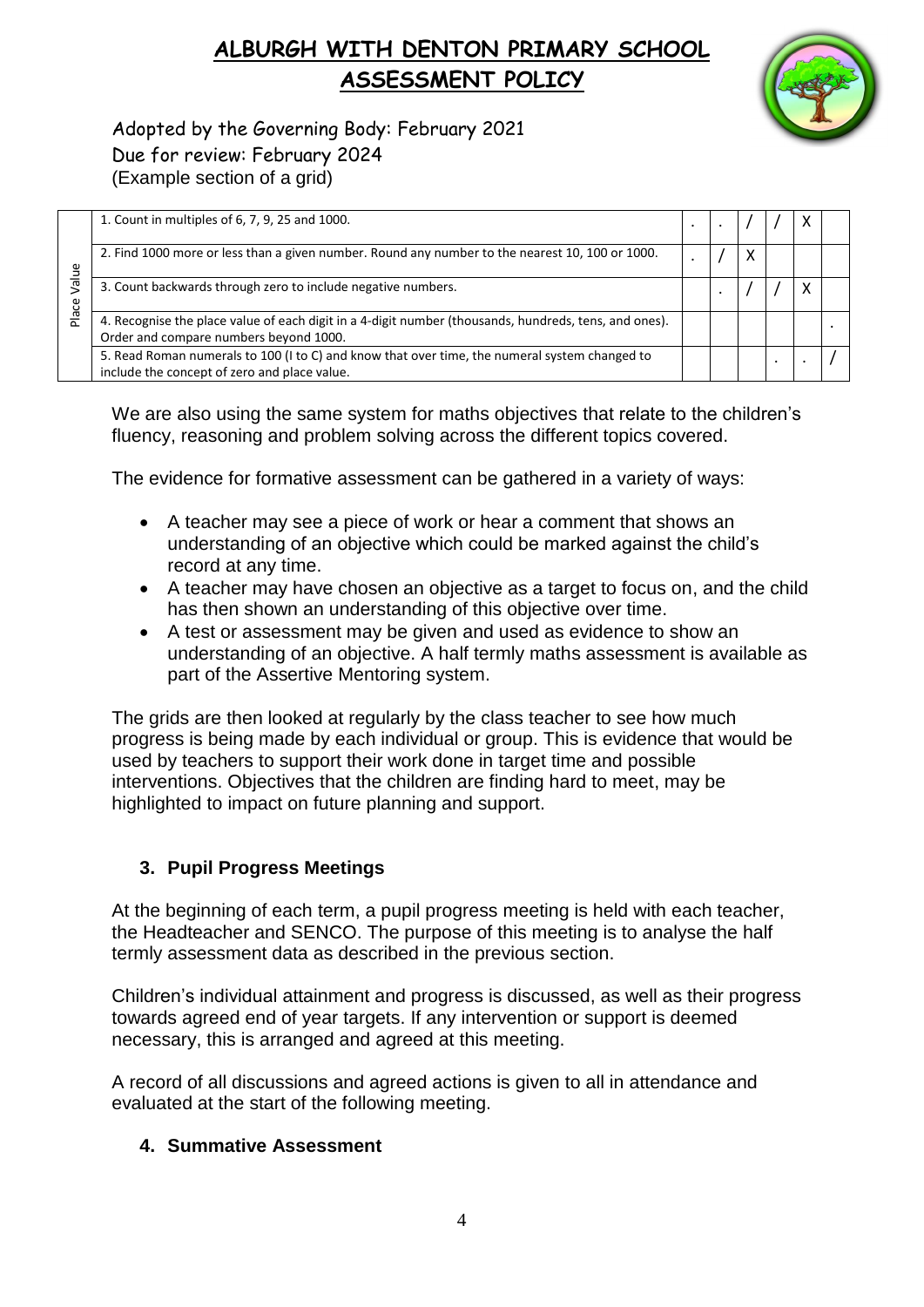

Adopted by the Governing Body: February 2021

Due for review: February 2024

At the end of each term, teachers enter their assessment data onto Pupil Asset. This information builds up every half term to present a complete picture of each child's progress throughout the academic year, as shown below:

This information is used at Pupil Progress meetings to discuss how each child is progressing and what interventions are necessary.

This system also allows us to be able to clearly identify what a child can actually *do*, which is a direct requirement of the DfE (see Introduction), and also to respond quickly if children are making less than expected progress.

### **Interventions**

At Alburgh with Denton Primary School we try to ensure that intervention is used to support all learners where appropriate. We use intervention as a short burst of support rather than a long term process. Children are not taken out of English or Maths, and we believe in 'quality first teaching' as the first form of intervention. Teachers are best placed to deliver high quality intervention to their pupils; Teaching assistants are used to support independence rather than create dependence.

The following methods of intervention and support are used at our school:

### **1. Target Time**

Target Time is the first form of intervention, delivered by the class teacher. Each teacher has one to two hours a week set aside in the afternoon for this purpose. The class is covered, while the class teacher is able to deliver appropriate intervention to any pupil in their class. They can use the time to:

- support pupils in their assertive mentoring targets
- clear up any misconceptions or gaps in understanding that teachers have identified during the week
- support disadvantaged and SEND pupils
- stretch and challenge gifted and talented and more able pupils.

Teachers use their professional judgement to determine how their time is used and which children they will support. However, teachers are held accountable for the progress their children make, and Target Time is monitored through 'drop-in' observations and Pupil Progress meetings.

### **2. Intervention Groups**

After a careful evaluation of published interventions, we now only use those that have proven to make a difference. We currently use the following: Catch Up Reading, Sir Kit's Quest, Nessy and Fresh Start. Children with dyslexia may carry out Toe by Toe daily with a TA, and we also use the Precision Monitoring method in a number of different areas for those children who need it. Children in Year 3/4, with gaps in their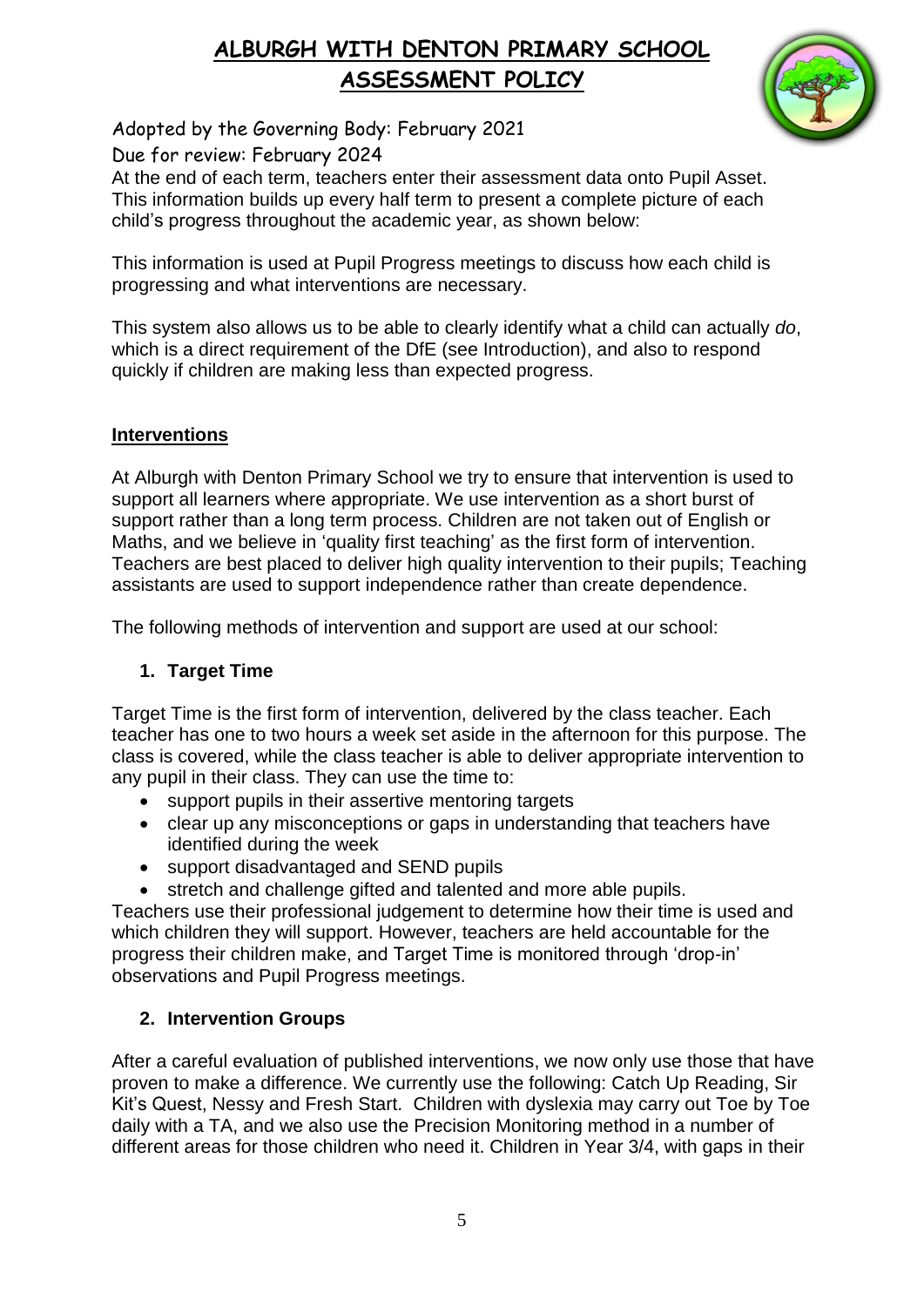

Adopted by the Governing Body: February 2021

Due for review: February 2024

phonics knowledge, may also continue with phonics support. The SENCO carefully timetables these interventions.

All these interventions are delivered for a short period of time. Children are assessed at the beginning of an intervention and stop as soon as it has had the desired impact. We continually monitor the effectiveness of all our interventions and only use those that make a demonstrable difference.

### **3. External Support**

The SENCOs in the Cluster schools work closely together. They purchase an Educational Psychologist support package each year which enables children to be assessed by another professional if teachers are concerned about the progress of an individual. They also have access to a variety of assessment tools which are used to assess children's needs.

### **Target Setting**

At Alburgh with Denton, we set aspirational end of year progress targets for each child. Individual children also have their own curricular targets which are all based on National Curriculum objectives:

### **1. End of Year Targets**

As previously mentioned, we have an expectation at our school that the majority of children should achieve the 'Expected' level of understanding at the end of each academic year. We expect higher attainers to have met the vast majority of objectives and therefore reach Greater Depth.

Our rationale is that with high quality teaching, together with short, sharp, regular intervention focussed on a specific need, there is no excuse for children not to achieve. Any children that do fall short of our expectations are supported throughout the following year to 'fill the gaps' through our Intervention Hour initiative.

### **2. Curricular Targets**

Each child has a target for Reading, Writing and Maths, related to a particular objective from the National Curriculum. Children are encouraged to take responsibility for meeting their own targets and are supported through teaching and Target Time. As soon as a child has met their target, they move on to another, in order to make rapid progress through the objectives.

### **Moderation and Evaluation**